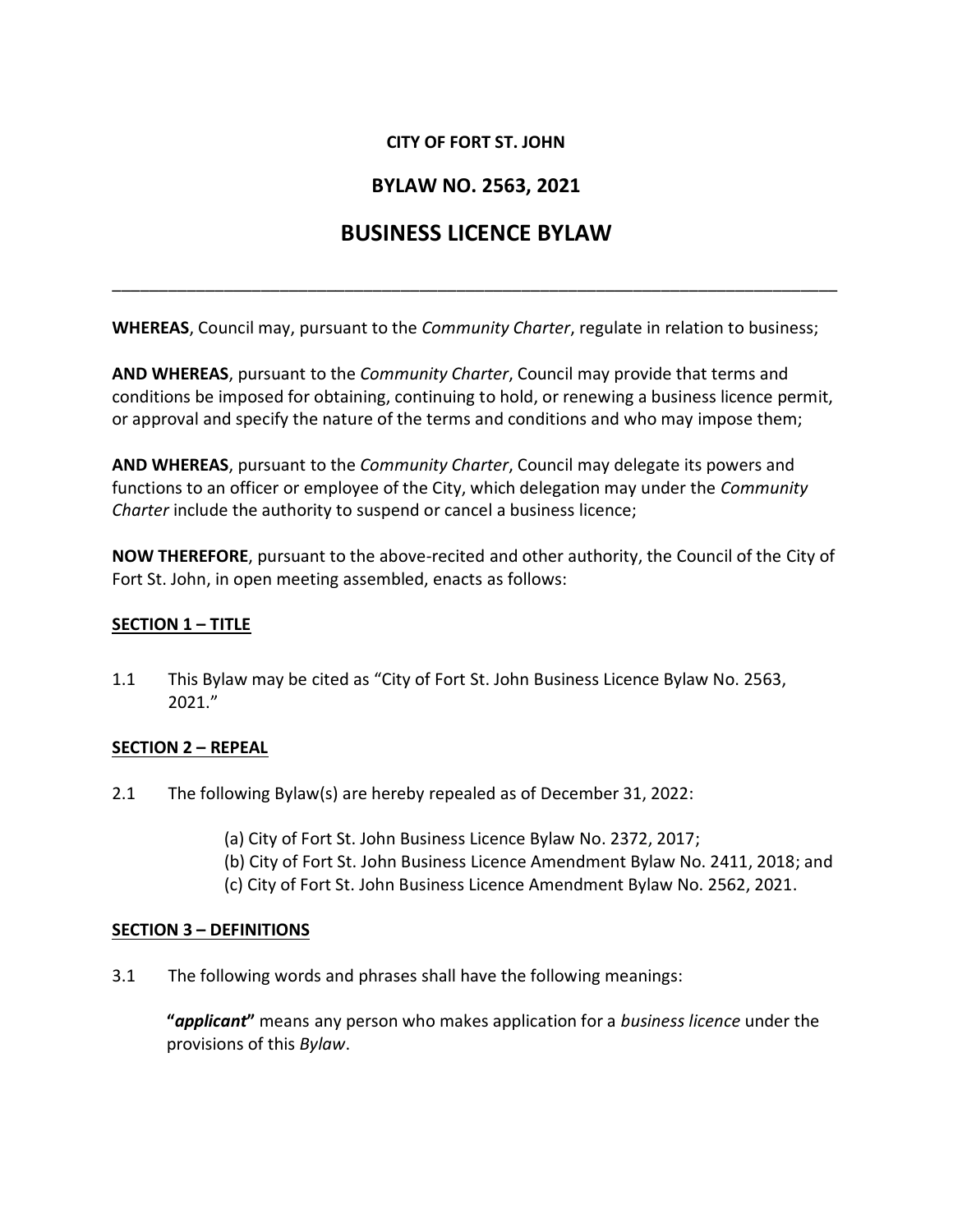

**Business Licence Bylaw No. 2563, 2021 Page 2**

## **SECTION 3 – DEFINITIONS** (continued)

3.1 The following words and phrases shall have the following meanings:

**"***Bed and Breakfast***"** means a *Bed and Breakfast* as defined in the *City's Zoning Bylaw*.

**"***Business***"** means carrying on a commercial or industrial activity or undertaking of any kind including professional, personal or other services for gain or for profit, but does not include any activity carried on by *Government*.

**"***Business Licence***"** means a valid and subsisting *business licence* issued in accordance with this *Bylaw*.

**"***Bylaw***"** means this *Bylaw*, including all schedules attached hereto.

**"***Bylaw Enforcement Officer***"** means a person or persons appointed by *Council* from time to time to enforce the regulatory bylaws of the municipality.

**"***City***"** means the City of Fort St. John.

**"***Council***"** means the *Council* of the City of Fort St. John.

**"***Director of Planning and Engineering***"** means the *Director of Planning and Engineering* for the *City*, or their designate.

**"***Employee***"** means an *employee* of a *business* as of the first *business* day in January of each year.

**"***Food Truck***"** means the *business* of operating a motor vehicle equipped for preparation of foods and beverages and from which the foods and beverages are made in the truck and offered for sale directly to the public, but does not include a motor vehicle which offers for sale primarily pre-packaged or pre-prepared foods and beverages.

**"***Government***"** means Municipal, Provincial, and Federal levels of *Government*, as well as Crown Corporations and agencies owned by said *Government*.

**"***Home Occupation – Business***"** means a *Home Occupation* – *Business* as defined in the *City's Zoning Bylaw*.

**"***Home Occupation – Office***"** means a *Home Occupation – Offic*e as defined in the *City's Zoning Bylaw*.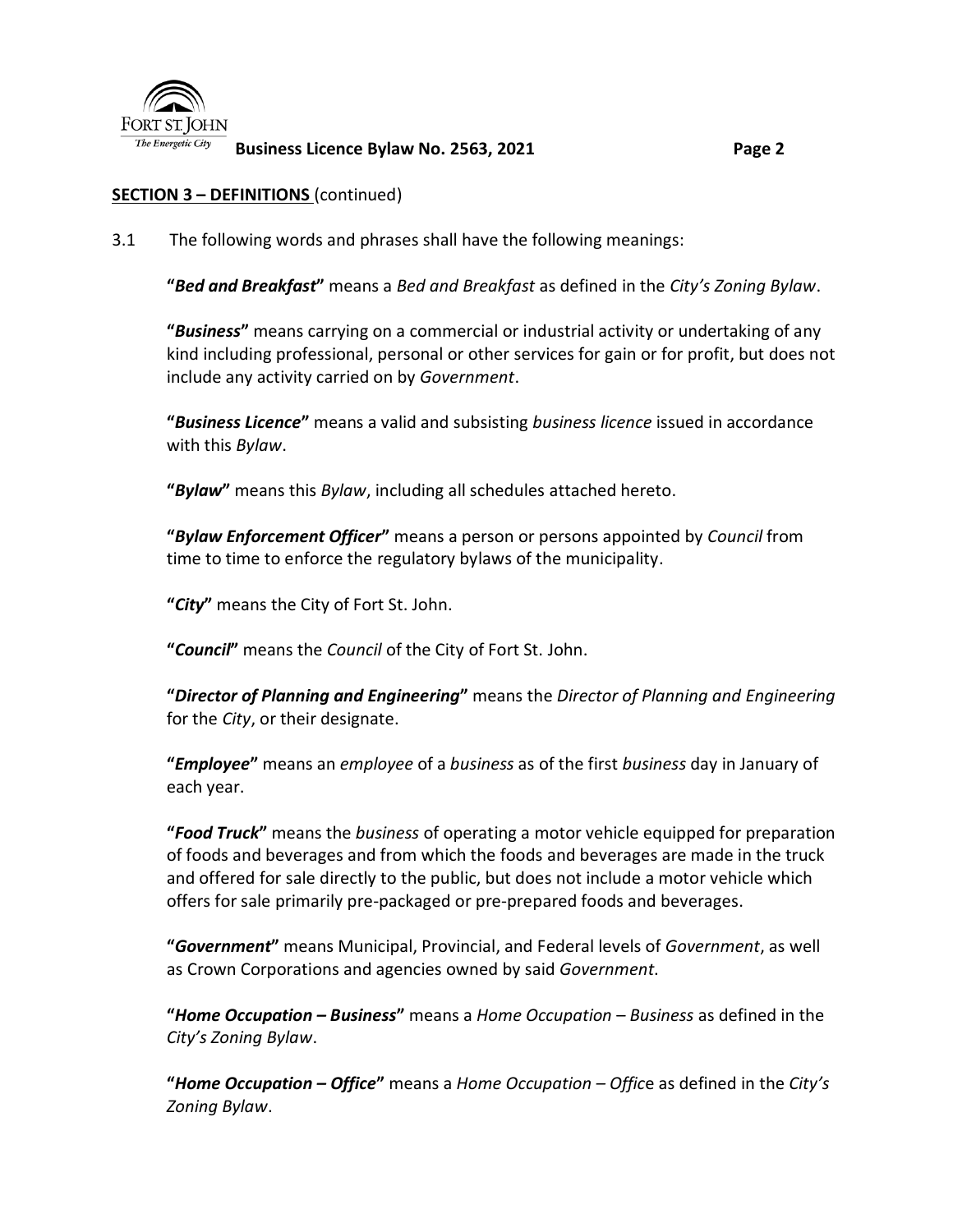

#### The Energetic City **Business Licence Bylaw No. 2563, 2021 Page 3 SECTION 3 – DEFINITIONS** (continued)

3.1 The following words and phrases shall have the following meanings:

**"***Inter-Community Business***"** means a *business* that performs a service or activity within more than one Participating *Government*(s) by moving from client to client rather than having clients come to them. This does not include *businesses* identified in Schedule 'A' of the Inter-Community Business Licence Bylaw No. 2371, 2017.

**"***Licencee***"** means a person who holds a *business licence*.

**"***Licence Inspector***"** means the *Director of Planning and Engineering* or their designate.

**"***Markets***"** means the *business* of providing for rent stalls, tables, or spaces to merchants displaying for sale, offering for sale, and selling goods to the public.

**"***Mobile Vendor***"** means a person, who is engaged in the *business* of selling direct to the public by setting up a *temporary business* on property in order to expose samples, take orders, or offer for sale goods, wares, or merchandise of any kind.

**"***Non-Resident Business***"** means a *business* which operates in whole or in part, within the *City*'s limits, but which does not maintain a permanent Premises within the *City* limits.

**"***North American Industry Classification***"** means (NAICS) an industry classification system developed by the statistical agencies of Canada, Mexico, and the United States to define industrial (employment) classifications established and collected for all sectors of the economy.

**"***Premises***"** means a *building* or portion of a building or area of land where business is conducted.

**"***Registered Non-Profit Business***"** means an organization or society which is defined as a registered charity under the Income Tax Act with an active registration number.

**"***Resident Business***"** means a *business* which maintains a permanent *Premises* within the City limits

**"***Secondary Suite***"** means a *Secondary Suite* as defined in the *City's Zoning Bylaw*.

**"***Temporary Business***"** means a *business* that is licenced to operate in the *City* for no greater than 28 consecutive days.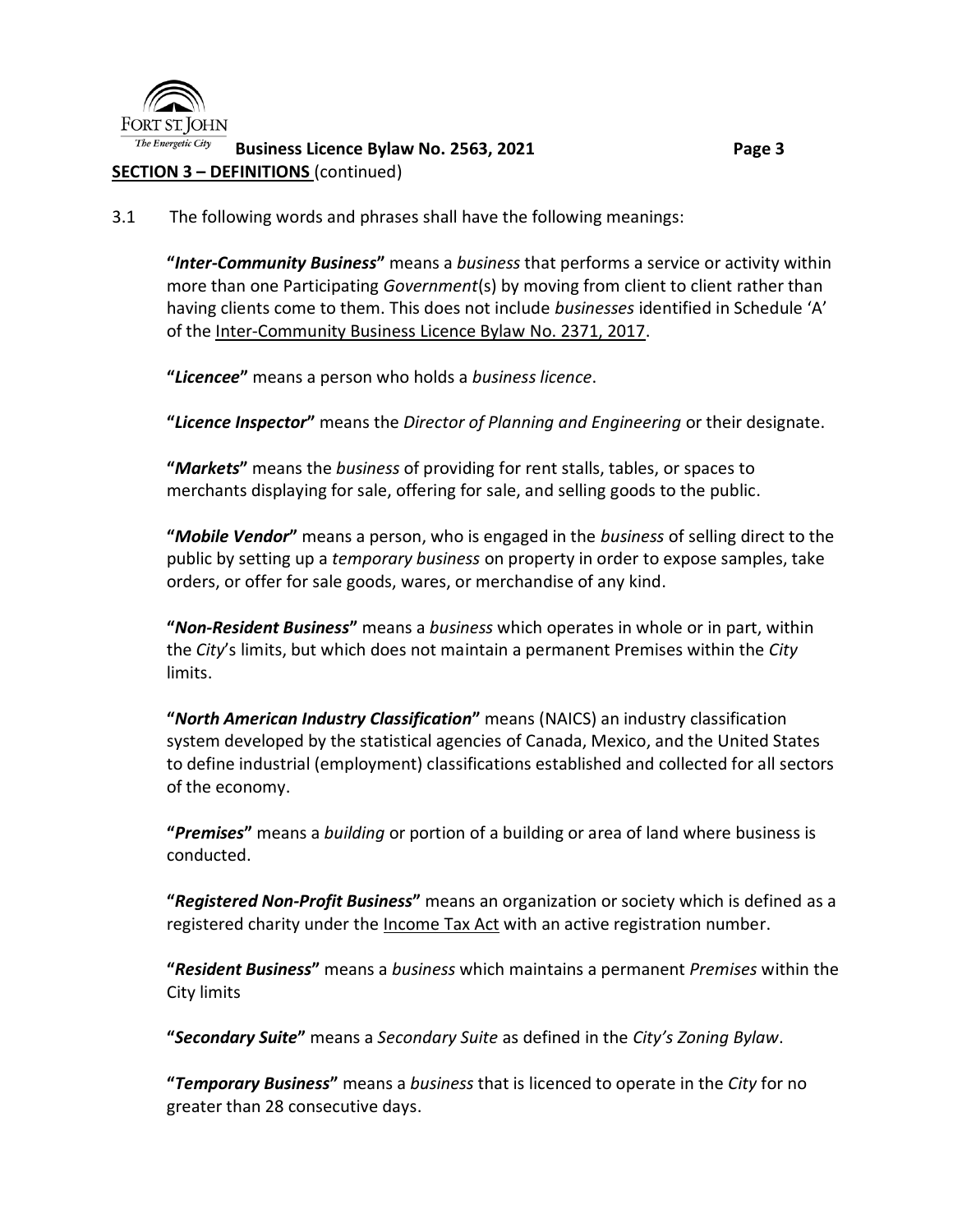

#### The Energetic City **Business Licence Bylaw No. 2563, 2021 Page 4 SECTION 3 – DEFINITIONS** (continued)

3.1 The following words and phrases shall have the following meanings:

**"***Zoning Bylaw***"** means the *City's Zoning Bylaw*.

#### **SECTION 4 – GENERAL INTERPRETATION**

4.1 All references to statutes, regulations, bylaws, orders, policies or guidelines of a Federal, Provincial, Municipal or other governmental authority is a reference to such statute, regulation, bylaw, order, policy or guideline as amended or replaced from time to time.

The schedules to this *Bylaw* are attached to and form an integral part of this *Bylaw*.

#### **SECTION 5 – GENERAL REGULATIONS**

- 5.1 No person shall carry on a *business* for which a *licence* is required by this Bylaw within the City without holding a valid and subsisting *business licence* or *Inter-Community Business Licence* for that *business*.
- 5.2 Every person who carries on a *business* from more than one premises in the *City* shall obtain a separate *business licence* for each *premises*, whether or not the *premises* are located in the same building.
- 5.3 Every person who holds a *business licence* shall renew that *business licence* annually for so long as that person carries on a *business* within the City limits. The *business licence* period shall be one (1) year to commence on the 1st day of January and to terminate on the 31st day of December in each and every year. If a *business licence* is issued after the 1st day of January, such *licence* will be valid for the remaining portion of the calendar year from issuance of such licence to the 31st of December of the same year.
- 5.4 The *business licence* fees described in this Bylaw may be reduced pro-rata in accordance with Schedule 'A' in respect of any person who becomes liable to be licenced after the commencement of a *business licence* period.
- 5.5 The *Licence Inspector* may grant a *business* licence upon receipt of a completed, signed application form and payment of the applicable fee(s), as set out in Schedule 'A' to this *Bylaw*, and upon being satisfied that the applicant has complied with all applicable bylaws of the *City* regulating building, zoning, health, sanitation, signage, and *business*.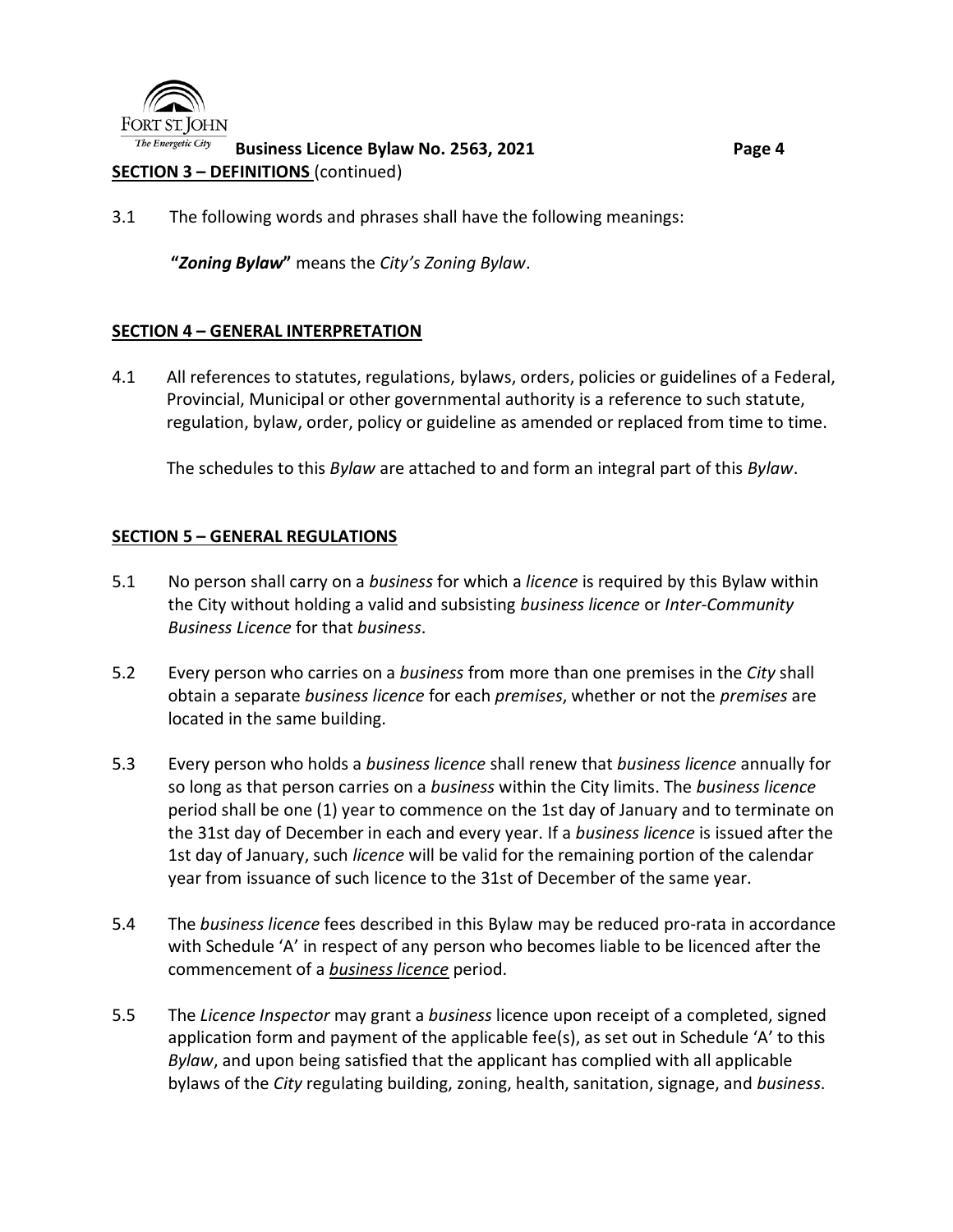

#### The Energetic City **Business Licence Bylaw No. 2563, 2021 Page 5 SECTION 5 – GENERAL REGULATIONS** (continued)

- 5.6 Every holder of a *business licence* shall comply at all times with every *City* bylaw or enactment of the Province or Canada or other governmental authority in respect to the business and the business premises named in the *business licence*.
- 5.7 Application and fees for *Inter-Community Business Licences* shall be determined by the Inter-Community Business Licence Bylaw No. 2371, 2017.
- 5.8 Records of all *business licences* issued shall be maintained and updated annually by the *Licence Inspector*.
	- 5.8.1 All such records shall be considered public and may be viewed under the provisions of the Freedom of Information and Protection of Privacy Act.
- 5.9 The following *businesses* are exempt from the requirement of obtaining a *business licence*:
	- (a) Markets: A *business licence* is not required of any person who rents a stall, table, or space in a *licenced* market and operates within the market hours of operation, except where such person sells tobacco cannabis, or liquor products.
- 5.10 Every person who carries on a *business* for which a *business licence* is required by this *Bylaw* within the *City* shall post their *business licence* in a conspicuous and visible location.

## **SECTION 6 – BUSINESS APPLICATION PROCESS**

#### **Approval**

- 6.1 Approval shall be conditional upon the receipt of:
	- (a) A fully completed application form;
	- (b) Payment of all applicable fees;
	- (c) Approvals from any other *Government* agencies as applicable;
	- (d) The completion of all applicable inspections; and

6.2 Upon *business licence* approval, the *Licence Inspector* approves the issuance of a *business licence*, such approval shall be granted in writing with or without conditions in the form of a *business licence*.

<sup>(</sup>e) The *applicant*'s declaration of compliance of land use/*business* activities with zoning requirements.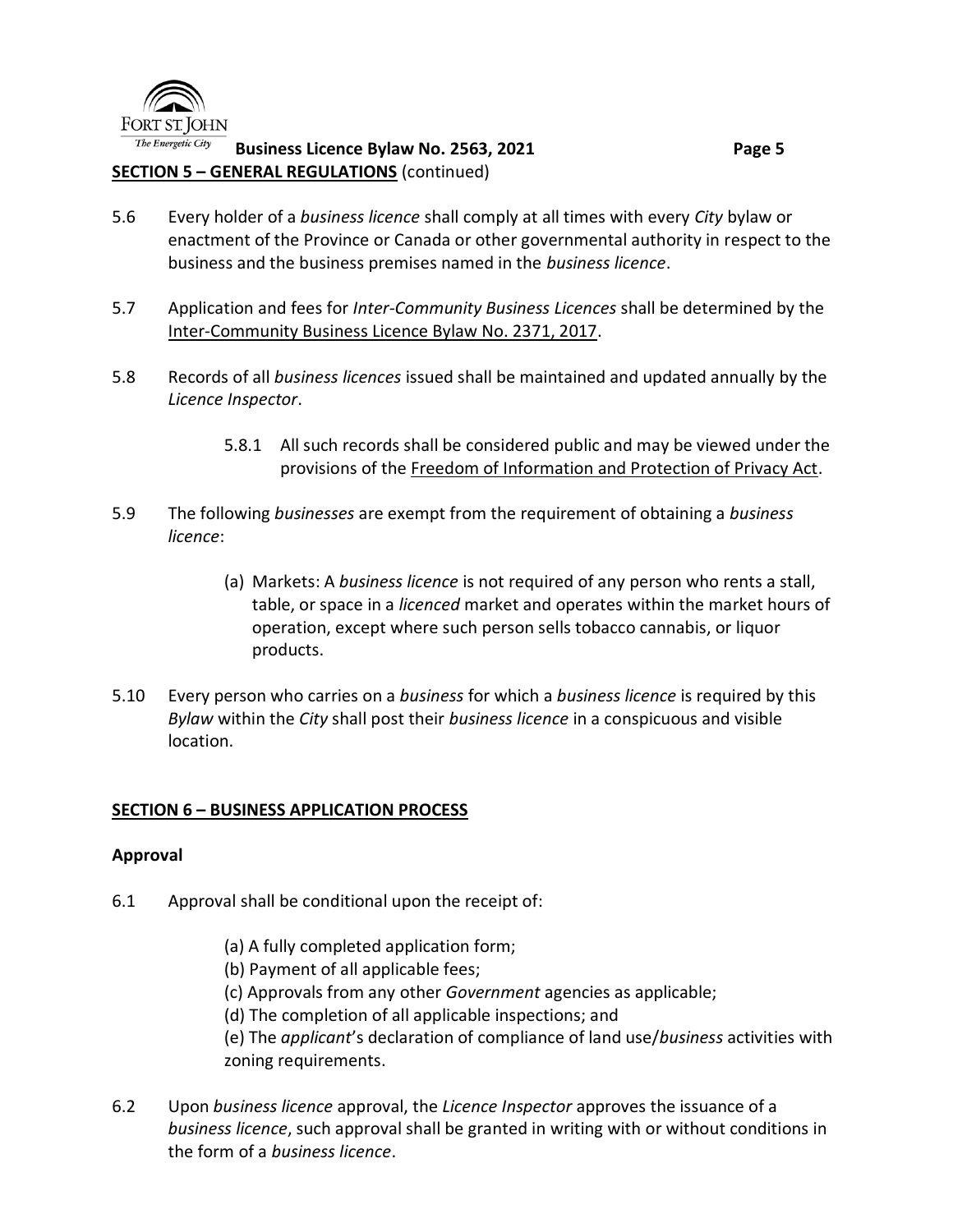

#### **Business Licence Bylaw No. 2563, 2021 Page 6 SECTION 6 – BUSINESS APPLICATION PROCESS** (continued)

#### **Approval**

- 6.3 A *business licence* authorizes only the *business* named in the *licence* to carry on the *business* described in the *licence*, and only at the premises described in the *business licence*.
- 6.4 A *business licence* is not a representation or warranty that the *business* or the *business* premises comply with the *bylaws* of the *City* or with any other regulations, standards or enactments.

#### **Refusal and Appeal**

- 6.5 Should the *Licence Inspector* refuse issuance of a *business licence* the *applicant* may appeal the decision to Council by submitting a letter of appeal to Legislative Services at 10631 – 100 Street, Fort St. John, BC, V1J 3Z5.
- 6.6 *Council* may refuse to grant the request of an *applicant* for a *business licence* in accordance with the Community Charter, and such decision shall be deemed as final.

#### **Renewal**

- 6.7 A *licencee* who proposes to renew a *business licence* shall pay to the *Licence Inspector* the applicable fee(s) set out in Schedule 'A' of this *Bylaw*, prior to the expiry of the *business licence* on December 31st of that year.
- 6.8 If an expired *business licence* is not renewed as required by January 31st of the renewal year, the *business licence* shall then be terminated on February 1st and a *licencee* who wishes to continue to carry on the *business* shall submit a new application form in accordance with this *Bylaw*.

#### **Suspension and Cancellation of a Licence**

- 6.9 The *Licence Inspector* may grant a *business licence* under the terms of Section 1.2 of this *Bylaw* and may suspend for such period as determined at the reasonable discretion of the *Licence Inspector*, or cancel any *business licence* if the *licencee* or *business*:
	- (a) Has failed to comply with the *Bylaw* or a term or condition of the *business licence*;
	- (b) Is convicted of any offence under any Municipal Bylaw, Statute of the Province or Federal law in respect of the *business* for which they are *licenced* or with respect to the *premises* named in their *business licence*;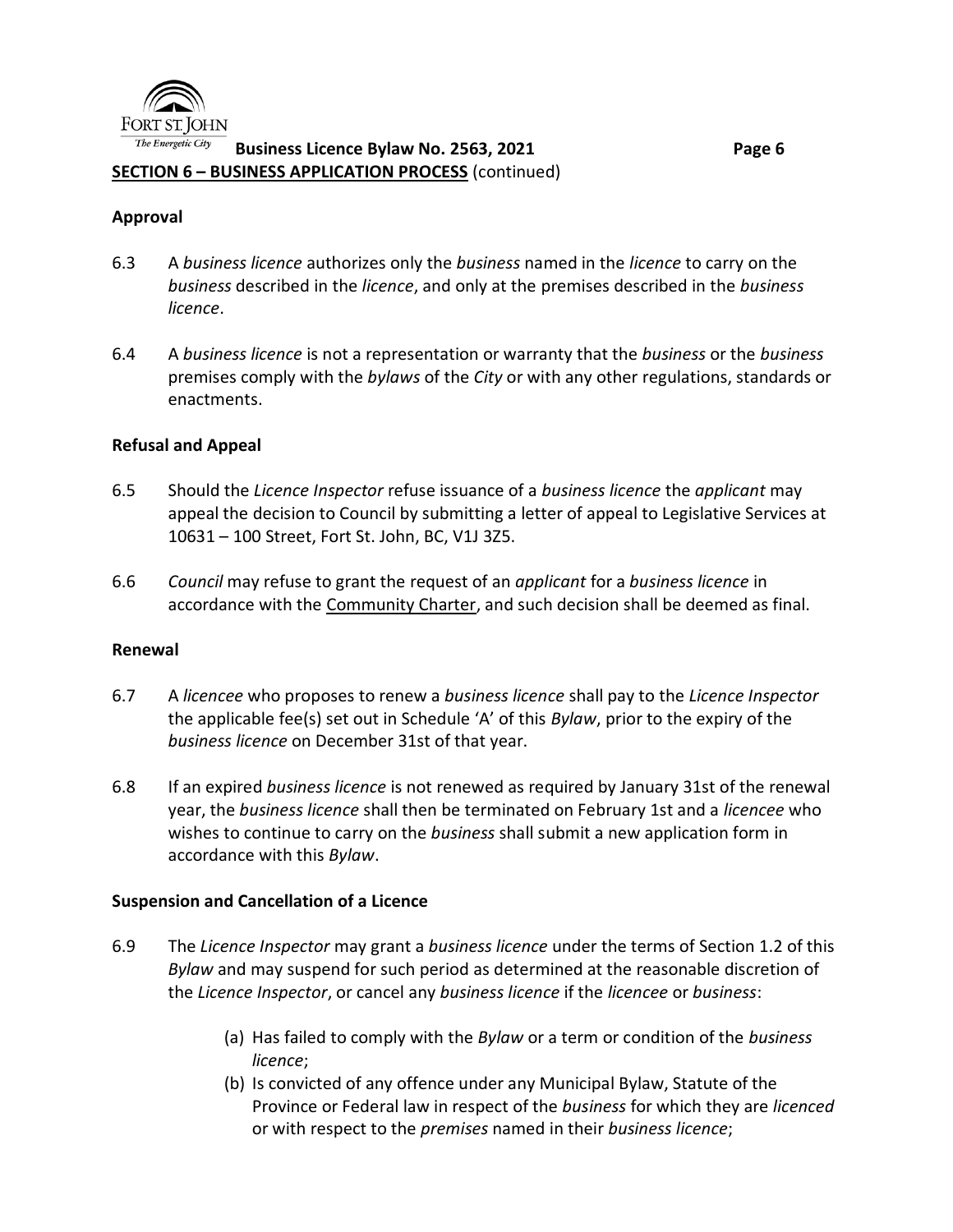

### **Business Licence Bylaw No. 2563, 2021 Page 7 SECTION 6 – BUSINESS APPLICATION PROCESS** (continued)

### **Suspension and Cancellation of a Licence**

- (c) Has ceased to carry on the *business* for which they are *licenced* or with respect to the *premises* named in the *business licence*;
- (d) Has altered the *premises* without obtaining the appropriate permits and inspections; and
- (e) Has been determined to cause a public safety hazard.
- 6.10 The suspension or cancellation of a *business licence* by the *Licence Inspector* shall:
	- (a) Be made in writing;
	- (b) Be signed by the *Licence Inspector*; and
	- (c) Be served on the person holding such *business licence* or delivered to the holder of such *business licence* by registered mail to the address given by the *licencee* on the application for the *business licence*.
- 6.11 A notice of suspension or cancellation of a *business licence* shall be posted by the *Licence Inspector* upon the premises for which the *business licence* was issued and such notice shall not be removed until:
	- (a) The *business licence* is reinstated; or
	- (b) The former *licencee* ceases to occupy the *premises*.
- 6.12 If the *Licence Inspector* cancels or suspends a *business licence*, the applicant will be entitled to have *Council* reconsider the *Licence Inspector*'s decision, in accordance with the Community Charter.
- 6.13 *Council* may cancel or suspend a *business licence* for reasonable cause after giving notice to the *licencee* and after giving them an opportunity to be heard, in accordance with the Community Charter.
- 6.14 A *licencee* may cancel their *business licence* if they cease to operate their *business*. No refund for any fee, pro-rated or otherwise is available.
- 6.15 Notification of a *business licence* cancellation must be submitted along with the date of closure in writing (letter or email) to the *Licence Inspector*, 30 days prior to the business ceasing operations.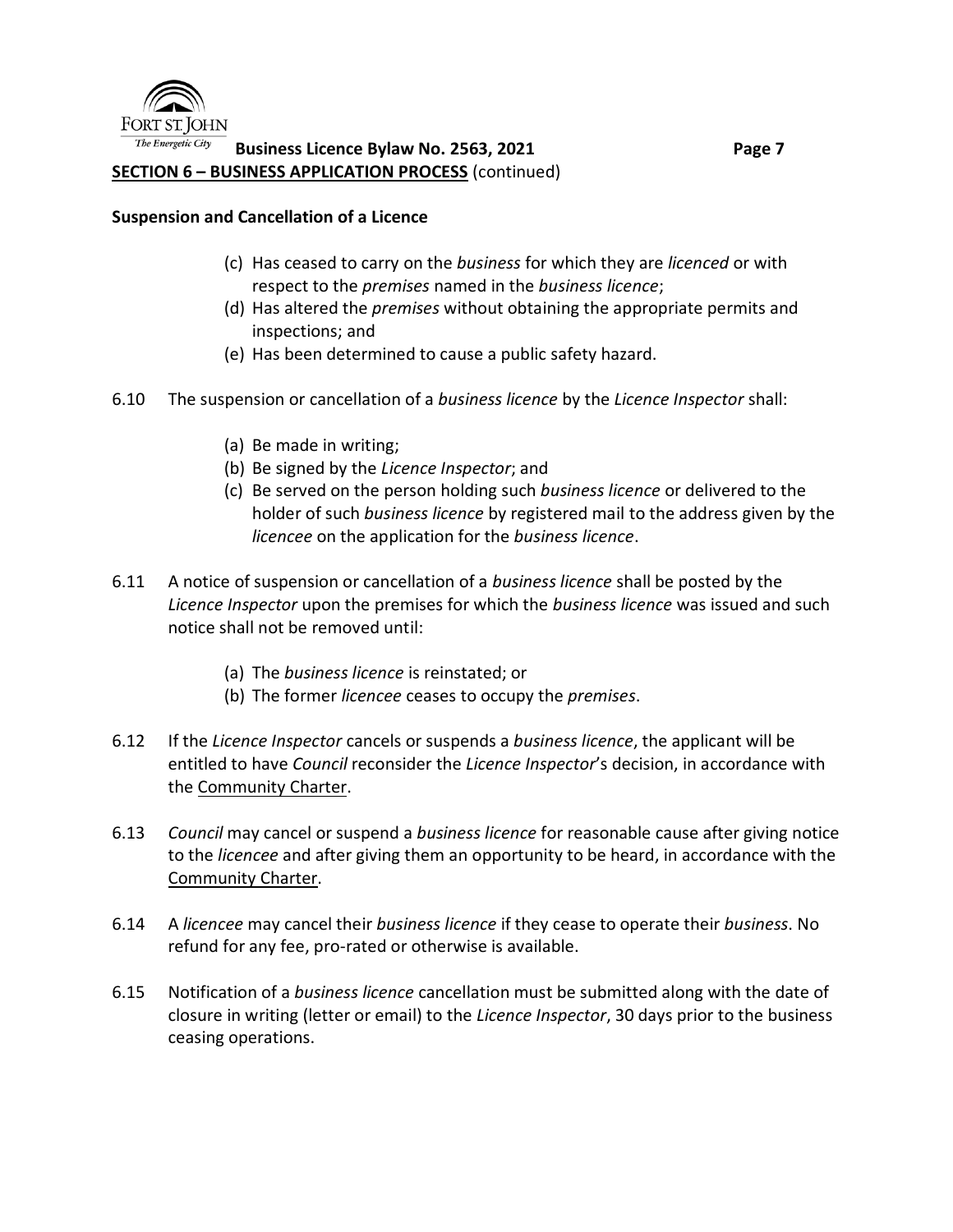

## **Business Licence Bylaw No. 2563, 2021 Page 8 SECTION 6 – BUSINESS APPLICATION PROCESS** (continued)

#### **Changes to a Licence And Transfers**

- 6.16 Every *licencee* shall notify the *Licence Inspector* in writing 30 days prior to changes such as:
	- (a) Any change in the type, nature or intensity of the *business*;
	- (b) Any change in the type or nature of goods or services provided;
	- (c) Any change in location; and
	- (d) Any change in owner.
- 6.17 *Business licences* are non-transferrable from one person to another or from one *premises* to another.
- 6.18 When a *licencee* undertakes activities that are not included in the existing *business licence*, a new *business licence* application must be completed.

#### **Liability Insurance**

- 6.19 The *Licence Inspector* may require a liability insurance policy to be held in connection with the carrying on of any *business* on public lands.
- 6.20 The *applicant* shall furnish the *Licence Inspector* with documentary evidence of such insurance, if deemed necessary, in a form satisfactory to the *Licence Inspector*.

#### **SECTION 7 – SPECIAL BUSINESS LICENCE REQUIREMENTS**

#### **Bed and Breakfast**

7.1 *Bed and Breakfasts* shall be permitted in accordance with the *Zoning Bylaw* and all persons operating a *Bed and Breakfast* must comply with the regulations in *the Zoning Bylaw* and must obtain and hold a valid and subsisting *business licence*.

#### **Direct Sales (Door to Door)**

7.2 Every person conducting a *business* utilizing direct sales shall obtain a *business licence*.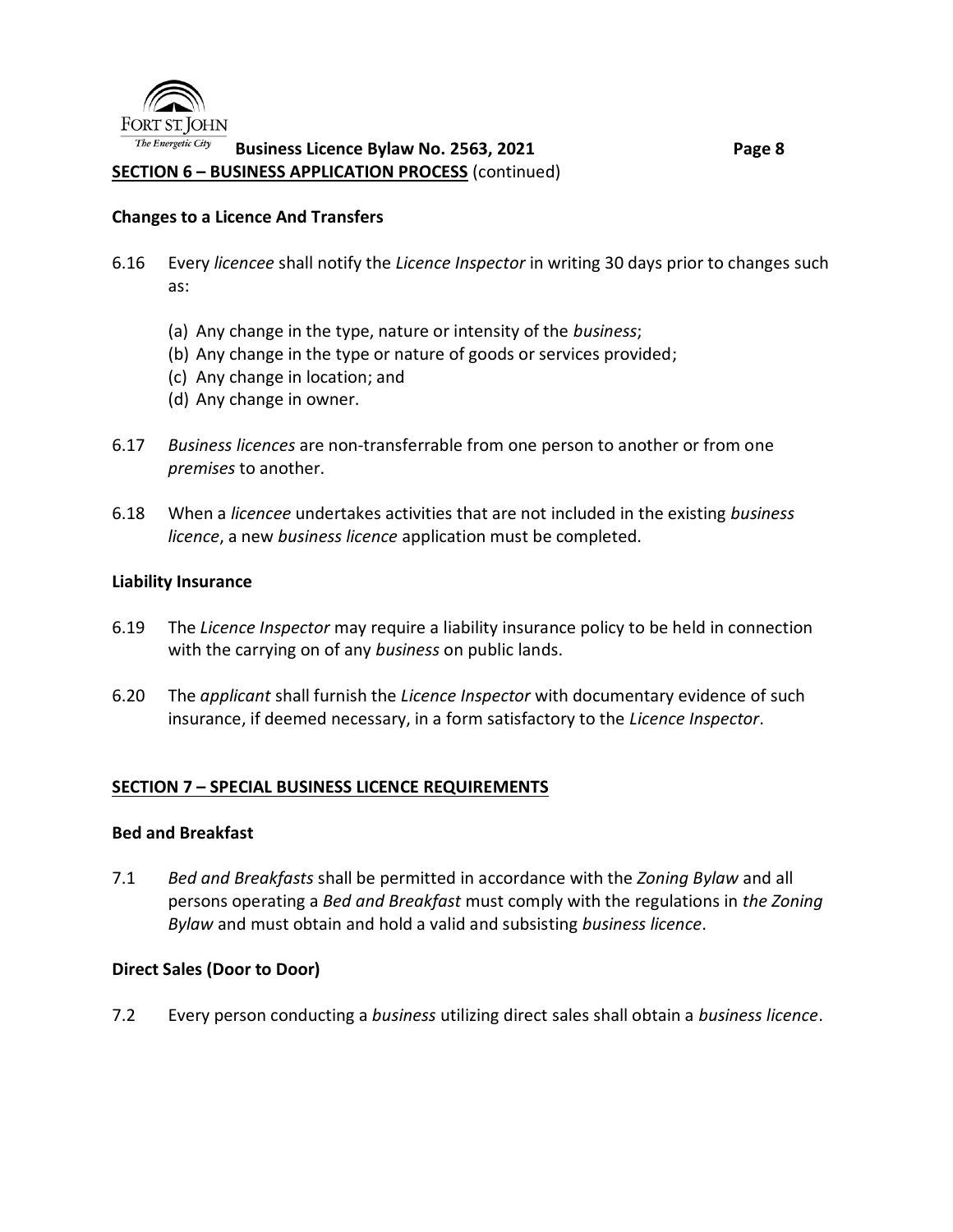

#### The Energetic City **Business Licence Bylaw No. 2563, 2021 Page 9 SECTION 7 – SPECIAL BUSINESS LICENCE REQUIREMENTS** (continued)

#### **Direct Sales (Door to Door)**

- 7.3 No person shall attend any residence between the hours of 8:00 p.m. and 8:00 a.m. for the purpose of selling, soliciting or taking orders for goods, materials, publications or services of any kind, unless the owner or occupier of the residence has previously consented.
- 7.4 No person shall attend any residence on a Sunday or Statutory Holiday for the purpose of selling, soliciting or taking orders for goods, materials, publications or services of any kind, unless the owner or occupier of the residence has previously consented.

#### **Home Occupation – Business and Office**

7.5 *Home Occupation – Business and Home Occupation – Office* entities shall be permitted in accordance with the *Zoning Bylaw* and all persons operating a *Home Occupation – Business and Home Occupation – Office* must comply with the regulations in the *Zoning Bylaw* and must obtain a valid and subsisting *business licence*.

#### **Markets**

- 7.6 A market *licencee* must upon request furnish to the *Licence Inspector* the following:
	- (a) The name and address of any operator of any stall, table or space, and
	- (b) The types of goods, wares or merchandise sold by the operator.

#### **Mobile Vendor**

- 7.7 Any *mobile vendor* when conducting or attempting to conduct *business*:
	- (a) Shall obtain the written consent of the property owner when setting up a *business* on private property and on request present this evidence to the *Licence Inspector* when making application for a *business licence*;
	- (b) Shall, when displaying products after dark, use electric lighting which will not produce glare to motorists and adjacent residential uses.

#### **Secondary Suites**

7.8 *Secondary Suites* shall be permitted in accordance with the *Zoning Bylaw* and all homeowners with *Secondary Suites* must comply with the regulations in the Zo*ning Bylaw* and must obtain a valid and subsisting *business licence*.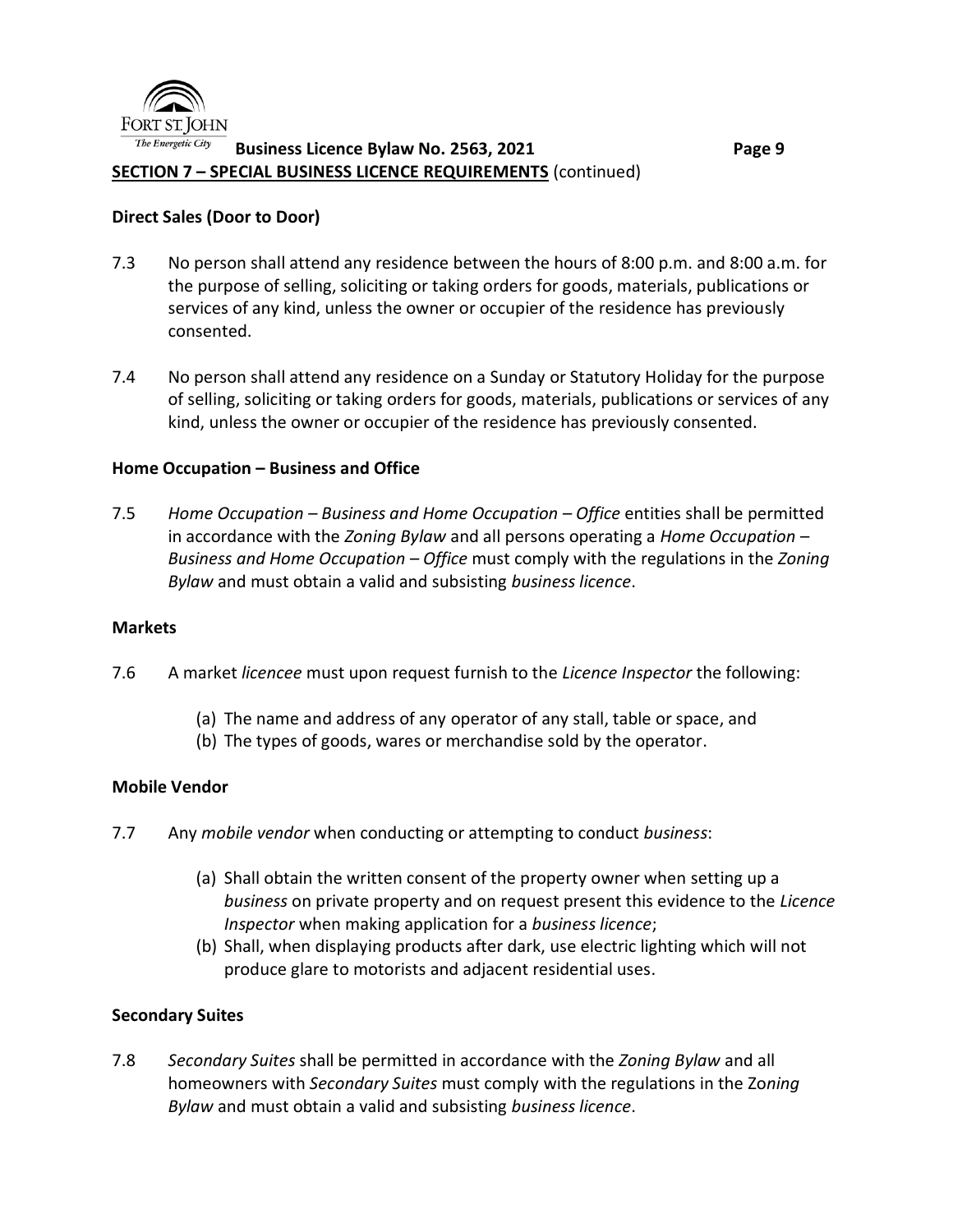

#### The Energetic City **Business Licence Bylaw No. 2563, 2021 Page 10 SECTION 8 – BYLAW AND ENFORCEMENT**

#### **Right of Entry**

8.1 Any designated *Bylaw Enforcement Officer* may enter on and inspect any premises, in accordance with the Community Charter, at any time in order to ascertain whether the requirements of this *Bylaw* are being met.

#### **Enforcement**

- 8.2 Any person designated as a *Bylaw Enforcement Officer* pursuant to the City's Bylaw Notice Enforcement Bylaw No. 2428, 2018 is hereby authorized and empowered to enforce the provisions of this *Bylaw* pursuant to the Bylaw Notice Enforcement Bylaw No. 2428, 2018.
- 8.3 A violation ticket is deemed sufficiently served if the processes under the Offence Act and Local Government Act have been followed.
- 8.4 A person must not obstruct or interfere with a designated *Bylaw Enforcement Officer* in the performance of their duties

#### **Offences and Penalties**

- 8.5 Any person who contravenes, violates, or fails to comply with any provision of this *Bylaw*, or who suffers or permits any act or thing to be done in contravention or violation of this *Bylaw*, or commits an offence shall be subject to the following enforcement provisions:
	- (a) The penalties imposed under the Offence Act; or
	- (b) To a penalty or order as imposed by the Community Charter or a bylaw notice under the Local Government Bylaw Notice Enforcement Act, plus the costs of the prosecution.
- 8.6 If an offence continues for more than one day, each day that the offence continues constitutes a separate and distinct offence.
- 8.7 Nothing in this *Bylaw* limits the *City* from utilizing any other remedy that is otherwise available to the *City* at law.
- 8.8 A violation of any of the provisions identified in this *Bylaw* being addressed within the provisions of section 3.3(1)(b) shall result in liability for penalties in amounts set out in Schedule 'B' of this *Bylaw* and be subject to the procedures, limits, obligations and rights established in the Bylaw Notice Enforcement Bylaw No. 2428 and the Local Government Bylaw Notice Enforcement Act.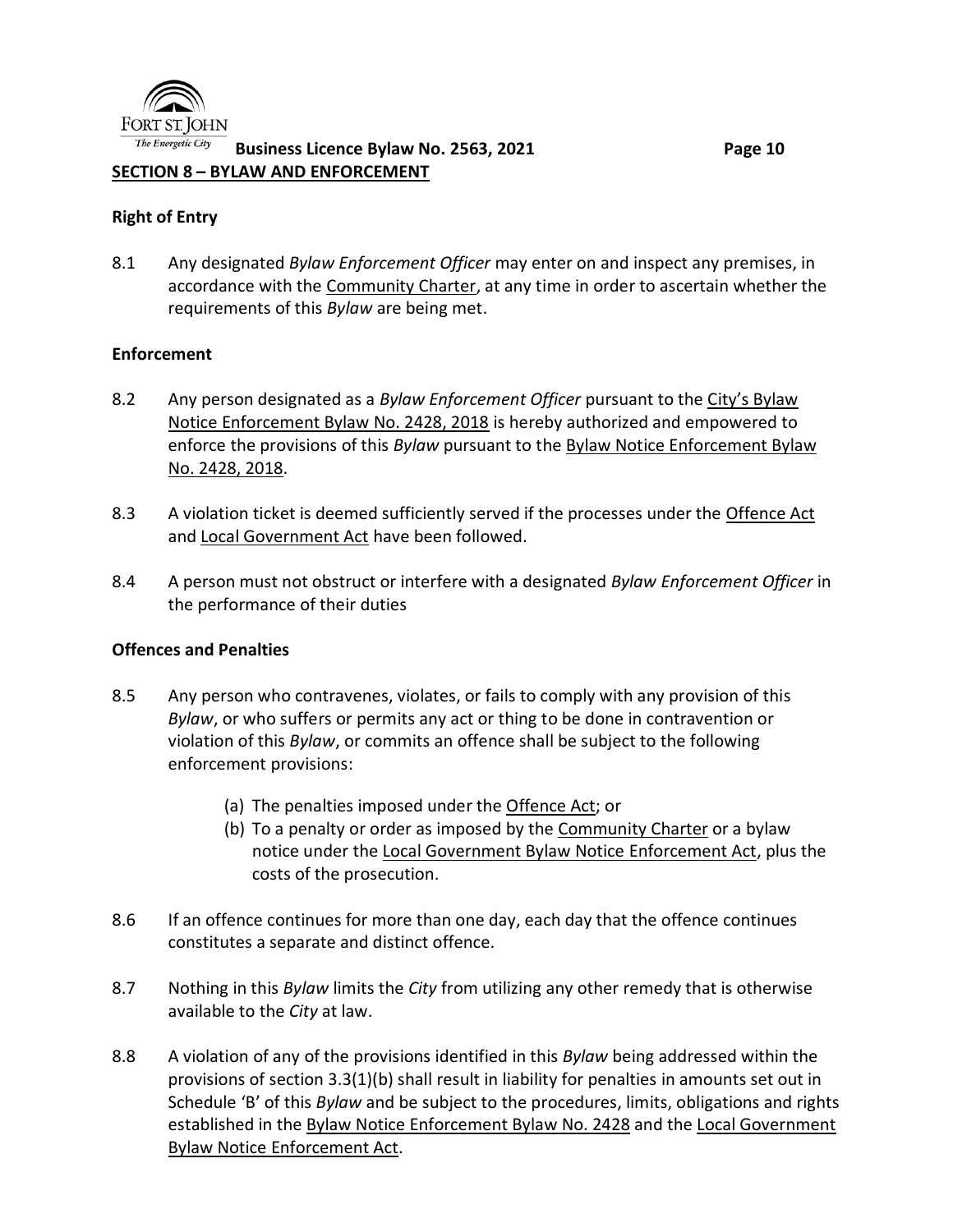

#### The Energetic City **Business Licence Bylaw No. 2563, 2021 Page 11 SECTION 9 – INTERPRETATION**

### **Validity**

- 9.1 The *City* has the discretion to enforce this *Bylaw*, and is not liable of any outcomes should the *City* or an authorized person not decide to enforce this *Bylaw* if acting in good faith.
- 9.2 If any portion of this *Bylaw* is held to be invalid by a Court of competent jurisdiction, the invalid section or subsection shall be severed from, and not affect the validity of the remaining portions of this *Bylaw*.

## **Effect of Bylaw**

9.3 This Bylaw shall come into effect and operation on January 1, 2023.

INTRODUCED AND READ FOR THE FIRST THREE TIMES THIS 22 DAY OF November, 2021

ADOPTED THIS 13th DAY OF December, 2021

LORI ACKERMAN BONNIE MCCUE, MAYOR CORPORATE OFFICER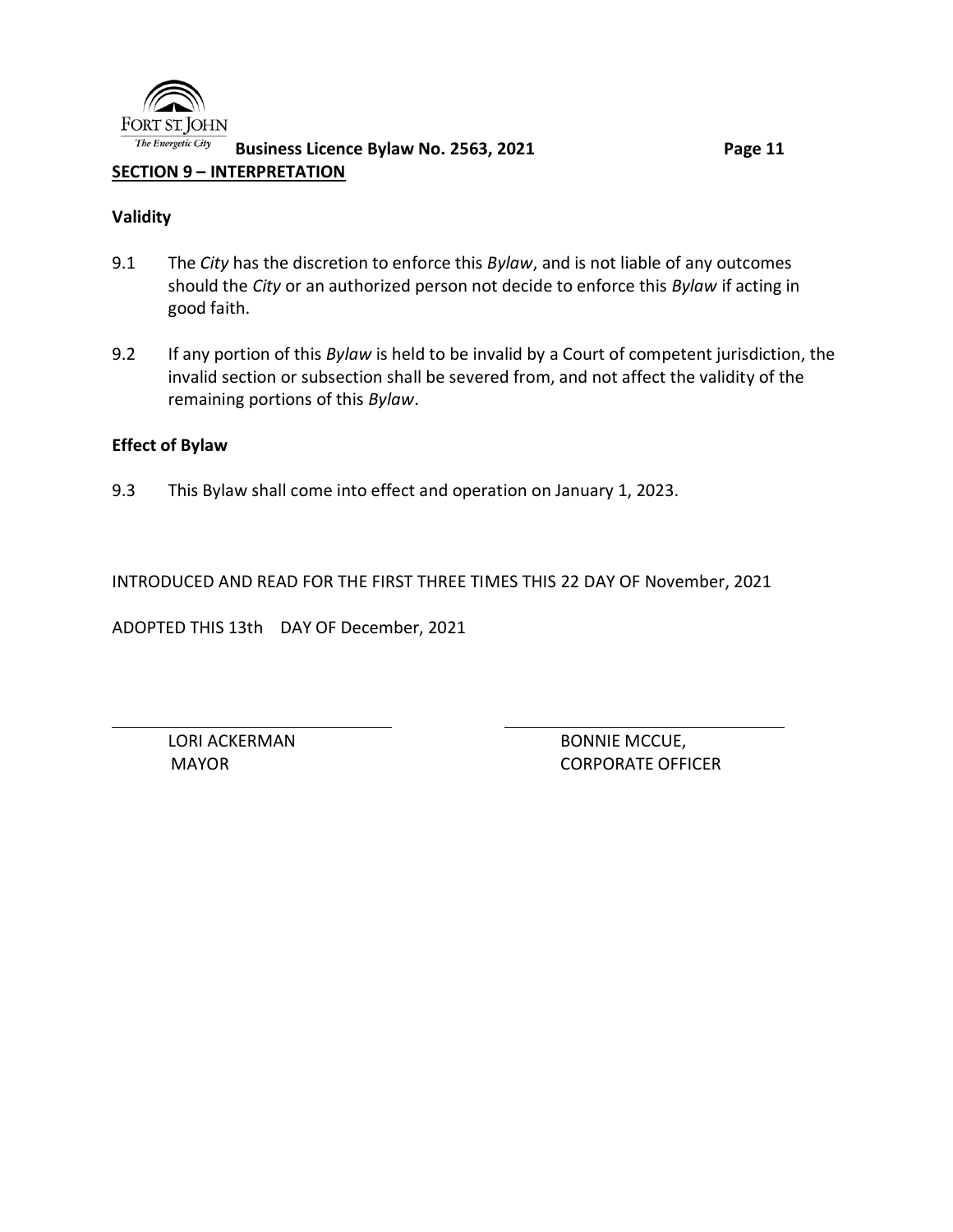

# **Business Licence Bylaw No. 2563, 2021 Page 12**

#### **SCHEDULE 'A' – FEES**

#### Table 1.0

| Licence Type                                               | Fees     |
|------------------------------------------------------------|----------|
| <b>Regular Business Licence</b>                            | \$150.00 |
| Home Occupations - Business and Office                     | \$125.00 |
| Mobile Vendor                                              | \$125.00 |
| Secondary Suite                                            | \$75.00  |
| Temporary Licence (28 Days)                                | \$75.00  |
| <b>Business Name Changes and Business Licence Reprints</b> | \$25.00  |
| <b>Registered Non-Profit</b>                               | NO COST  |

#### **Pro-Rated Licences**

Any business licence applications submitted after and including April 1 annually are entitled to the reduced rates as follows in Table 2.0:

## Table 2.0

| Date of Reduction | <b>Percent Reduction</b> |
|-------------------|--------------------------|
| April 1           | 25% Reduction            |
| July 1            | 50% Reduction            |
| October 1         | 75% Reduction            |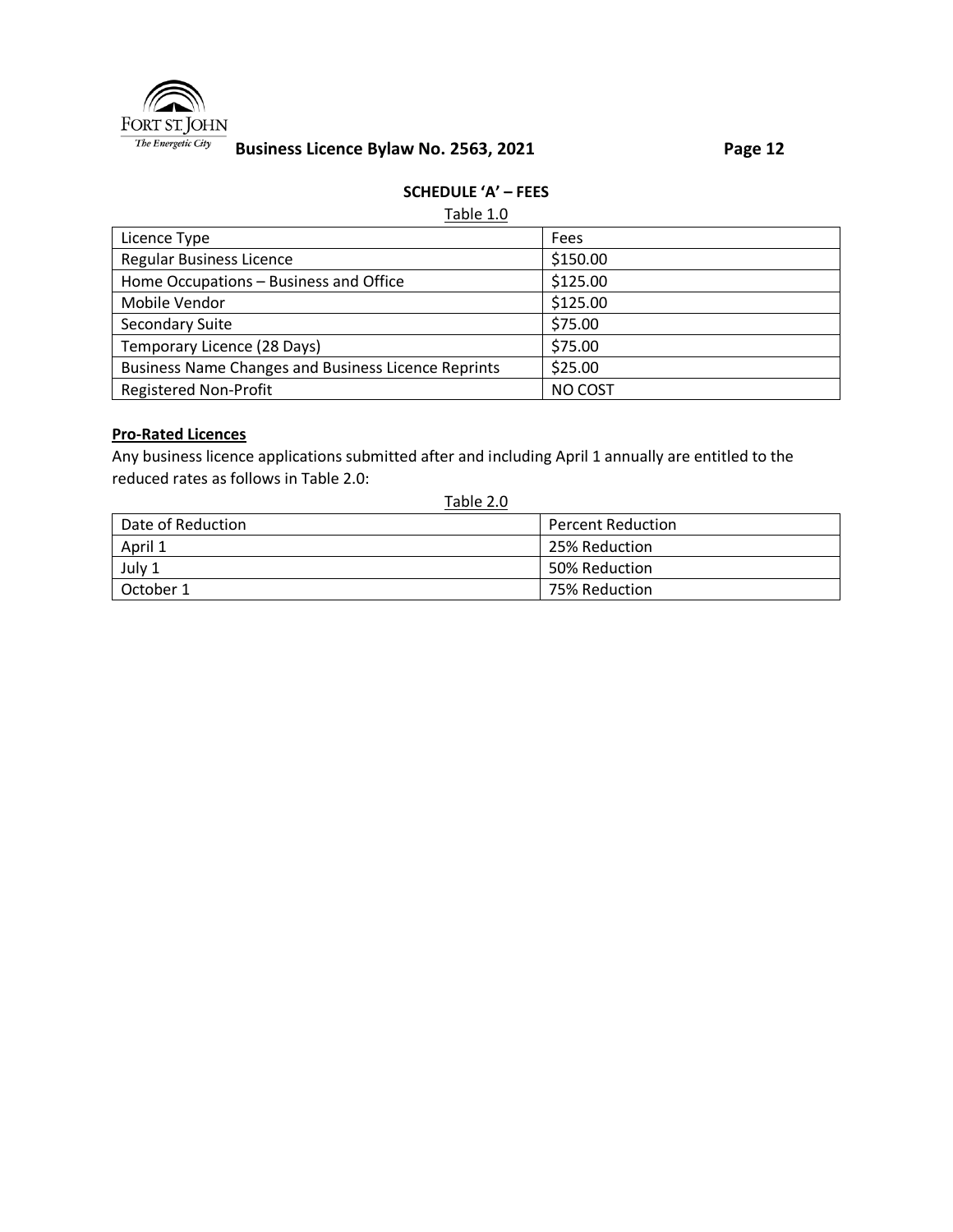

### **Business Licence Bylaw No. 2563, 2021 Page 13 SCHEDULE 'B' – BYLAW AND ENFORCEMENT OFFENCES**

Table 3.0

| Column 1                                                                               | Column <sub>2</sub> | Column 3                             | Column 4                                                | Column 5                                                             | Column 6                                                           |
|----------------------------------------------------------------------------------------|---------------------|--------------------------------------|---------------------------------------------------------|----------------------------------------------------------------------|--------------------------------------------------------------------|
| <b>OFFENCE</b>                                                                         | <b>SECTION</b>      | <b>PENALTY</b><br>$(15-30)$<br>Days) | <b>EARLY</b><br><b>PAYMENT</b><br>$(1-14 \text{ Days})$ | <b>LATE</b><br><b>PAYMENT</b><br>(31-60 Days<br>Collections<br>$60+$ | <b>COMPLIANCE</b><br>AGREEMENT<br>AVAILABLE<br>(50% of<br>Penalty) |
| <b>Operating a Business</b><br>without a Licence                                       | 5.1                 | \$200.00                             | \$150.00                                                | \$250.00                                                             | Yes                                                                |
| <b>Business Licence not</b><br>Posted                                                  | 5.10                | \$100.00                             | \$50.00                                                 | \$150.00                                                             | Yes                                                                |
| Failure to provide<br><b>Information for Application</b>                               | 6.1                 | \$200.00                             | \$150.00                                                | \$250.00                                                             | Yes                                                                |
| Business at unauthorized<br>Premises                                                   | 6.3                 | \$200.00                             | \$150.00                                                | \$250.00                                                             | Yes                                                                |
| Operating with a<br>Suspended Licence                                                  | 6.11                | \$400.00                             | \$350.00                                                | \$450.00                                                             | No                                                                 |
| <b>Failure to Notify Changes</b><br>of Licence                                         | 6.16                | \$200.00                             | \$150.00                                                | \$250.00                                                             | Yes                                                                |
| <b>Unauthorized Home Sales</b>                                                         | 7.3, 7.4            | \$200.00                             | \$150.00                                                | \$250.00                                                             | Yes                                                                |
| <b>Failure to Meet Home</b><br>Occupation - Business and<br><b>Office Requirements</b> | 7.5                 | \$200.00                             | \$150.00                                                | \$250.00                                                             | Yes                                                                |
| <b>Obstructing Bylaw</b><br><b>Enforcement Officer</b>                                 | 8.4                 | \$300.00                             | \$250.00                                                | \$350.00                                                             | No                                                                 |